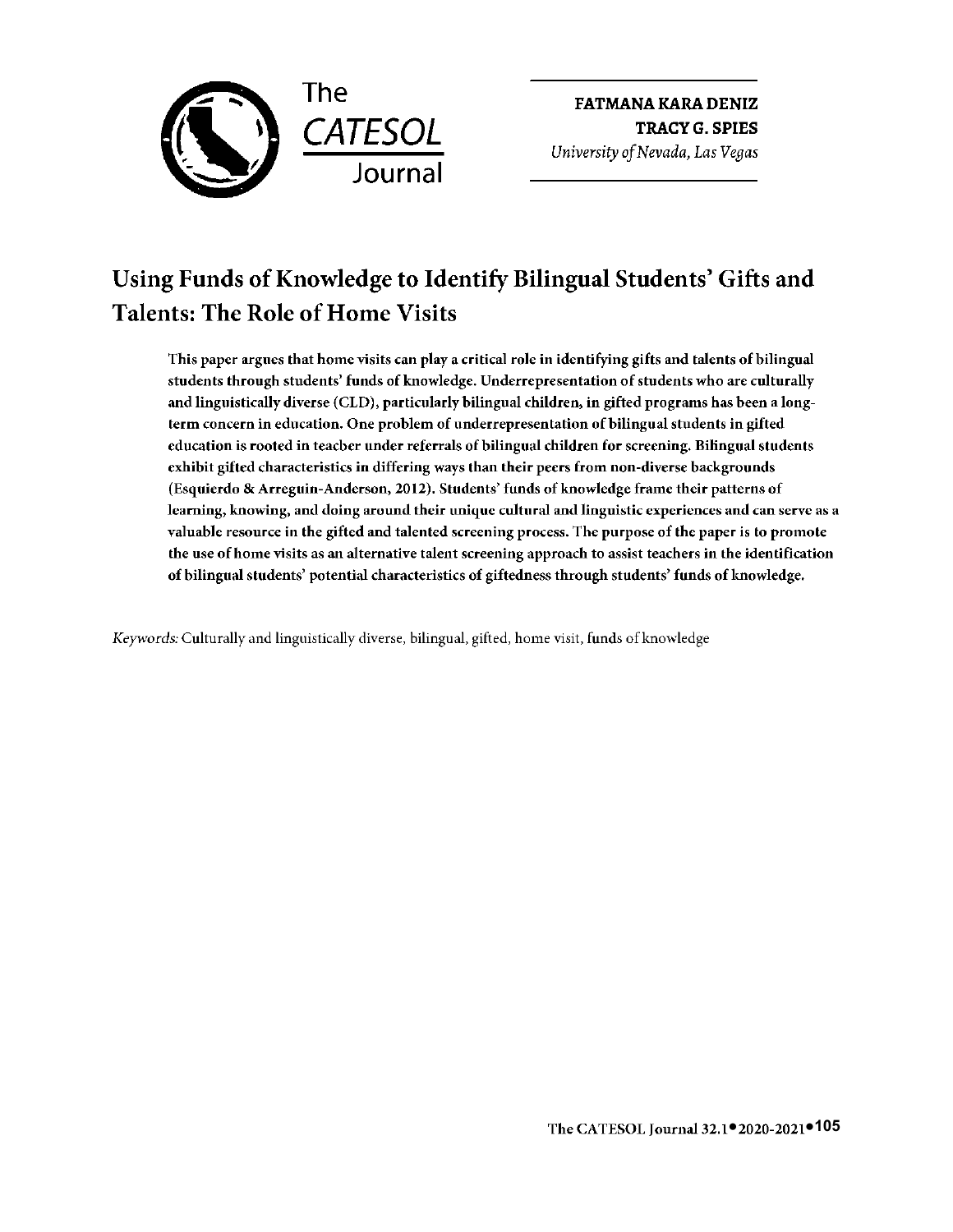#### **Culturally and Linguistically Diverse Students in Gifted Education**

Gifted and talented education programs do not reflect the current cultural and linguistic diversity of U.S. public schools (Gubbins ct al., 2018; Mun et al., 2016; Plucker & Callahan, 2014). Bilingual students, categorized as English learners (Els), or students whose home language is other than English and have not yet achieved specified levels of English proficiency, make up over 11 percent of the total school-age population, yet less than 3% of Els are represented in gifted education (United States Department of Education, Office for Civil Rights, 2014). Underrepresentation of bilingual students in gifted education has been a historical, long-withstanding concern (Elhoweris, Mutua, Alsheikh, & Holloway, 2005; Esquierdo & Arregun-Anderson, 2012; Ford, & Grantham, 2003; Gubbins et al., 2018; Siegle et al., 2016) and commands a sense of urgency as students from culturally and linguistically diverse (CLD) backgrounds are expected to make up 55% of the U.S school population by 2027 (NCES, 2019). These data indicate the importance of schools and districts in identifying the contributing factors leading to the underrepresentation of students from diverse backgrounds in gifted programs.

The Every Student Succeeds Act (ESSA, 2015) defines gifted and talented individuals as" .... children or youth who give evidence of high achievement capability in areas such as intellectual, creative, artistic, or leadership capacity, or in specific academic fields, and who need services or activities not ordinarily provided by the school in order to fully develop those capabilities."(Title *VIII,* Part *A, Section 8101 of* ESSA,2015). Gifted education programs in schools aim to maximize opportunities for children/youth to recognize and advance their gifts and talents, enhance their capacity to utilize their gifts and talents, and to become problem solvers, critical thinkers, innovators, and contributors to society (Renzulli, 2012). Without the services and support provided through gifted education programs, students' untapped giftedness may lead to social, emotional and academic challenges (Renzulli, 2012).

It is imperative for educators to recognize that giftedness exists in all cultures and across all languages (Lewis, DeCamp-Fritson, Ramage, McFarland, & Archwamety, 2007). Exceptional intellect, creativity, discipline knowledge, and leadership are characteristics of giftedness. These characteristics exist across all cultures yet are exhibited in culturally and linguistically specific ways to the individual. Traditional gifted assessments and educators' understanding of giftedness from a native English-speaking perspective disadvantages bilingual student from being appropriately identified for and to receive gifted education serves. he development of culturally relevant strategies to increase the representation of CLD students in gifted education deserves priority(National Association of Gifted Children (NAGC), 20ll).

Bilingual students tend to exhibit characteristics of giftedness differently from students who were born into the U.S. mainstream culture (Esquierdo & Arregun-Anderson, 2012; Siegle ct al., 2016). Often, bilingual students do not have sufficient opportunities to demonstrate their knowledge and academic skills in the general education setting due to language barriers, cultural biases, socio-economic levels, or disabilities. They have limited opportunities to express knowledge that does not depend on English proficiency (Siegle et al., 2016). These challenges make it difficult for bilingual students to be identified as gifted through traditional methods ( e.g., cognitive ability and intelligence test, nonverbal cognitive ability test, achievement test, rating scales). It is critical for educators to use culturally and linguistically sensitive approaches to identify the gifts and talents of bilingual students ( Gubbins et al., 2018; NAGC, 20ll). Culturally and linguistically sensitive approaches would minimize measures that arc heavily dependent on language proficiency and disregard the cultural aspect of the giftedness.

Several factors contribute to the inadequate representation of bilingual students in gifted programs. These factors include: (a) the lack of teacher referrals (Ford, 2010; Siegle et al., 2016); (b) problems with the identification and placement process (Ford et al., 2008; Lewis et al., 2007; Mun et al., 2016); c) parental awareness and knowledge of giftedness (Grantham, Frasier, & Roberts, 2005); (d) deficit thinking of educators (Ford, 2010); and (e) socioeconomic status of students (Ford et al., 2008; Miller, 2009; Siegle et al., 2016). Unfortunately, many of the factors contributing to the under-representation of bilingual students in gifted education result from teachers' lack of knowledge and understanding of giftedness and how it may manifest in different ways across cultures and languages. We argue that bilingual student underrepresentation in gifted programs is primarily rooted in under referrals by teachers. It is essential to recognize that teachers are gatekeepers who determine whether students will be

**● ●106 The CA TESOL Journal 32.1** 2020-2021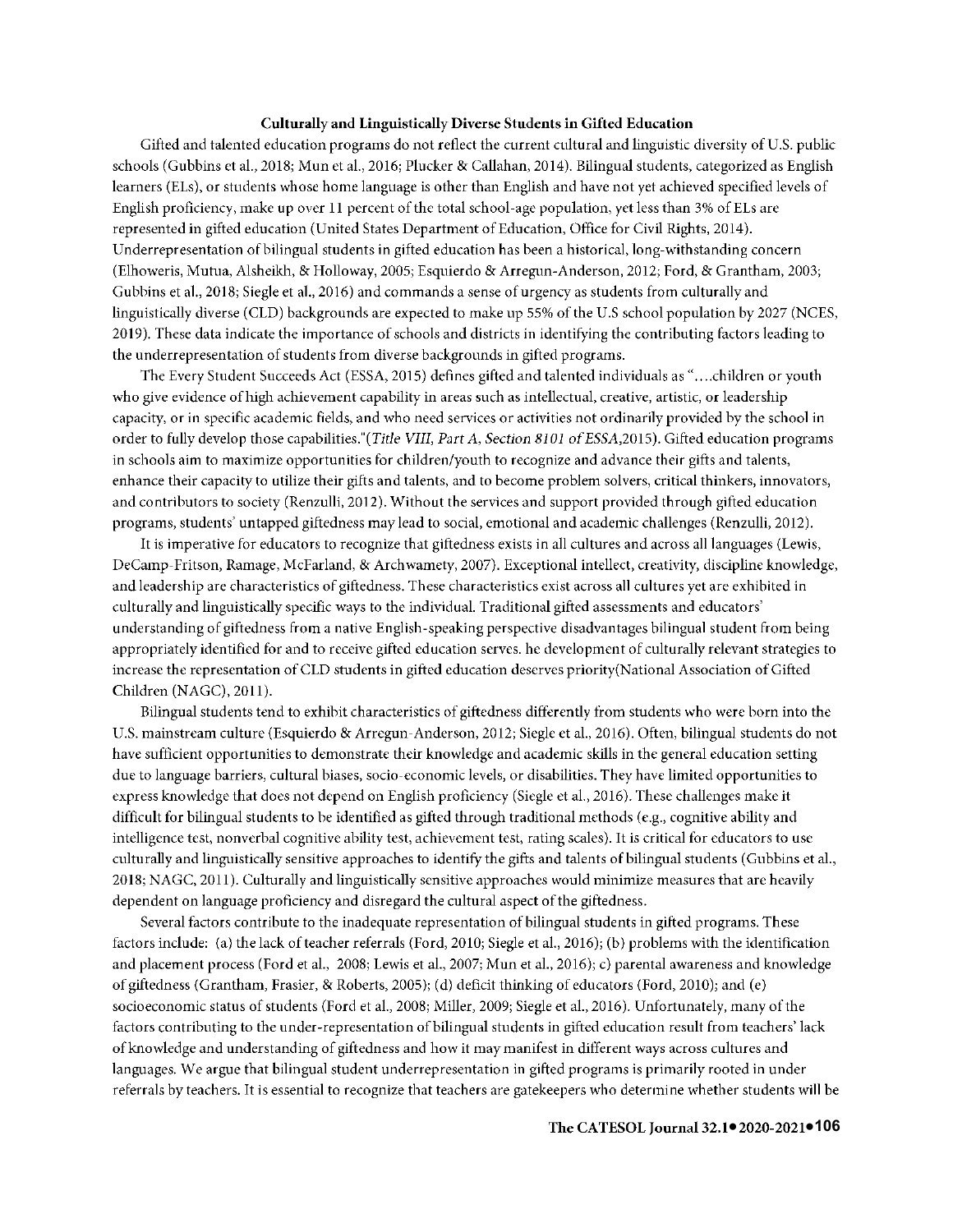referred for gifted identification and received appropriate services (Swanson, 2006).

Therefore, the purpose of the paper is to promote the use of home visits as an alternative talent screening approach to assist teachers in the identification of bilingual students' potential characteristics of giftedness through students' funds of knowledge. This paper will (a) describe the characteristics of giftedness in bilingual students, (b) explain how home visits can be an alternative approach to talent screening through incorporating of students' the funds of knowledge, and (c) provide suggestions for preparing and conducting home visits.

Teachers are more likely to refer CLD students, including bilingual students, for gifted screening if students show unusual interests and achievement in reading and math (Siegle, Moore, Mann, & Wilson, 2010) and demonstrate strong work habits (Moon & Bringhton, 2008). Additionally, if students have siblings in gifted education, they are more likely perceived as potentially gifted, and teachers are more inclined to refer these students for gifted evaluation (Siegle et al., 2010). On the other hand, teachers are less likely to nominate students for gifted assessment if students qualify for free or reduced lunch (McBee, 2006). Students who have been retained, are deficient in an academic area, or demonstrate a lack of motivation are also less likely to be recognized as having gifted tendencies by teachers (Pierce, Adams, & Neumeister, 2007). Furthermore, students are less likely to be referred for gifted evaluations if they are classified as English Learners (Siegle et al., 2016). Underachievement or behavioral problems are also persistent roadblocks for gifted referrals for students from diverse backgrounds, including bilingual students, who may be labeled as limited English proficient (Neumeister, Adams, Pierce, Cassady, & Dixon, 2007).

Besides misunderstandings surrounding gifted and talented students from CLD backgrounds, many teachers also feel under-prepared to meet the social, emotional, and academic needs of these students (Boske & Benavente-McEnery, 2010). Understandably, this lack of preparation affects their ability to recognize the characteristics of giftedness in CLD students. Thus, deepening teachers' understanding of giftedness is critical to improving the identification and support services for gifted bilingual students (Esquierdo, & Arreguin-Anderson, 2012; Ford, & Grantham, 2003; Moon & Brighton, 2008). Teachers with more training tend to recognize the signs of giftedness in students easily (Siegle et al., 2010). Developing teachers' understanding of how giftedness might manifest across different cultures and languages would increase opportunities for bilingual students to be referred for gifted screening.

#### **Characteristics** of **Giftedness and Considerations for Bilingual Students**

Typically, teachers identify common characteristics of giftedness in students as (a) possessing a broad range of knowledge; (b) having an extensive vocabulary; (c) being able to see patterns and relationships; (d) having the ability to draw conclusions; (d) enjoying discovery; (e) generating original ideas; and (f) being easily bored when not challenged (Clark, 2008; Miller, 2009). However, bilingual students who are gifted may not exhibit these characteristics in the same ways as their peers who are not from a diverse background. Bilingual students, with an array of cultural and linguistic experiences, may therefore demonstrate their skills using different methods or they may choose to hide their giftedness (Siegle et al., 2016). Table 1 summarizes the most common characteristic of giftedness that might be challenging to observe in bilingual students through traditional lenses.

> **Table** 1 **Characteristics of Giftedness and Considerations for Bilingual Students**

*Traditional Characteristics of Giftedness Consideration* **for** *Bilingual Students* 

Enjoy solving puzzles

**● ●107** The CA TESOL Journal 32.1 2020-2021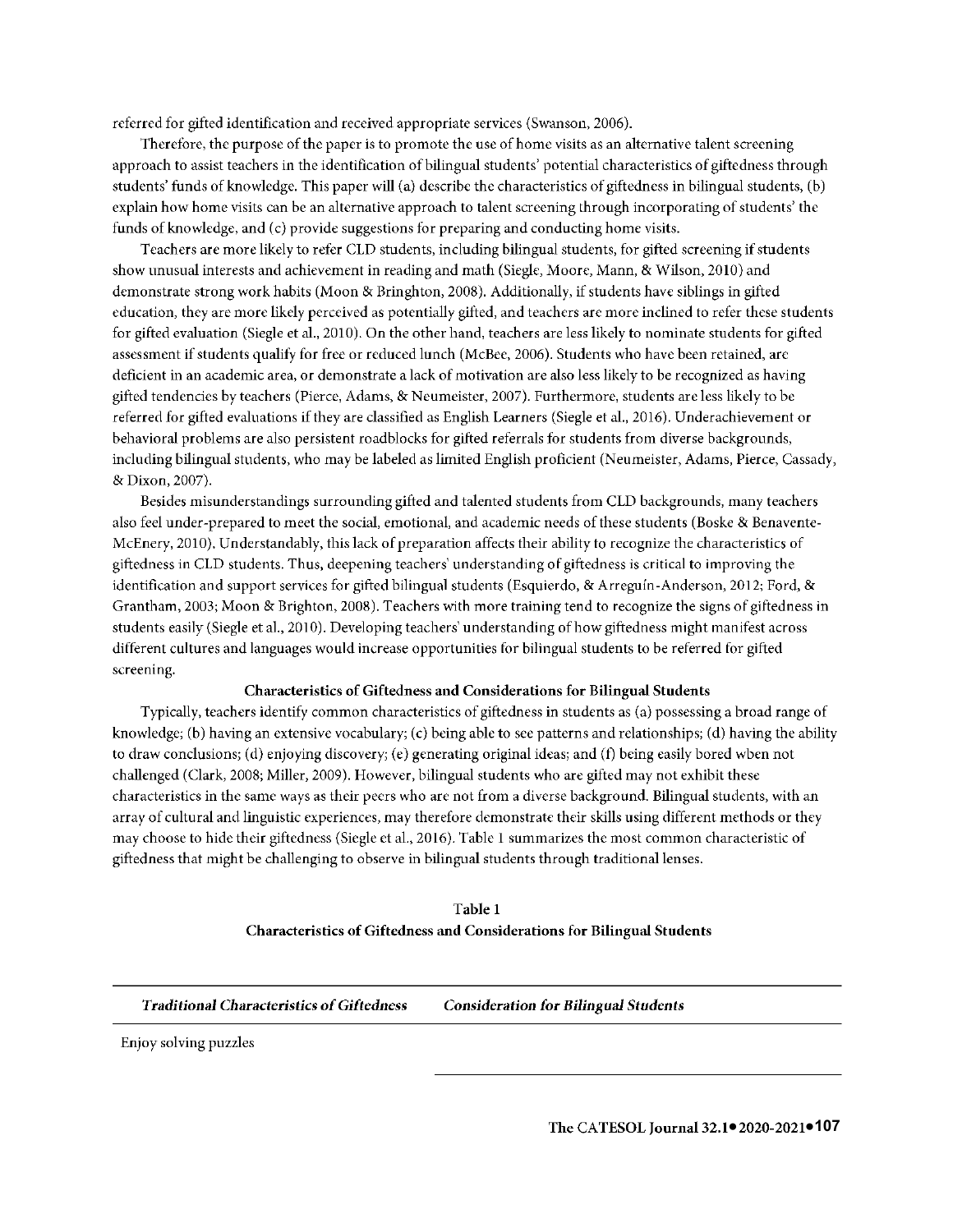| Do things in an unusual way        | What are the perceptions of giftedness in different cultures?<br>Are these characteristics manifested in other ways?          |
|------------------------------------|-------------------------------------------------------------------------------------------------------------------------------|
| Generate original ideas            |                                                                                                                               |
| Ask many questions                 |                                                                                                                               |
| Organize and lead group activities | What are the cultural and linguistic effects on interaction with<br>others? Does language proficiency/lack of native language |
| Independence in work and study     | opportunity impact interaction?                                                                                               |
| Verbally sophisticated             | How does students' English proficiency impact their<br>communication? Do students display these characteristics in            |
| Extensive vocabulary               | their native language? Collectively between both languages?                                                                   |
| Has a keen sense of humor          |                                                                                                                               |

Teachers may view bilingual students' developing English proficiency and cultural "differences" as deficits because they do not "match" those of the mainstream classroom. Teachers may fail to realize that although students may not be fluent in English, students can still be gifted in other areas and gifted services can strengthen their "weaknesses" in the long term. (Esquierdo & Arreguin-Anderson, 2012; Neumeister et al., 2007). It is imperative to shift from "deficit" perspective to "dynamic" view to recognize, identify and serve potentially gifted CLD students for gifted services (Ford, & Grantham, 2003). Therefore, bilingual students need opportunities to express their knowledge, skills, and unique gifted characteristics in ways which are not dependent on English proficiency (Siegle et al., 2016). Students' funds of knowledge can be used in the talent screening approach of giftedness for bilingual students.

# **Getting at Giftedness: Funds of Knowledge**

Funds of knowledge encompass the knowledge and skills students acquire in the home through experiences with the family and within the community (Moll, Amanti, Neff, & Gonzalez, 1992). Often, the cultural and linguistic resources embodied in students' funds of knowledge are viewed through a deficit lens when brought to the classroom. Students' resources fall outside of what is valued and considered legitimate in the school setting (Gonzalez, Moll, & Amanti, 2005). Students' funds of knowledge, however, frames students' patterns of learning, knowing, and doing around their unique cultural and linguistic experiences (Gonzalez et al. 2005; Moll et al., 1992). Funds of knowledge allow educators to view students' resources through the lens of their cultural and linguistic upbringings from asset-based perspectives. The funds of knowledge framework has been applied to many bilingual educational contexts, including engineering, science, math, and literacy (Amaro-Jiménez, & Semingson, 2011).

Developing an understanding of students' funds of knowledge requires comprehensive and in-depth knowledge of students inside and outside of the classroom. One of the most critical steps that educational leaders can take is establishing productive home and school connections with bilingual students and their families (NAGC, 2011). Home visit programs hold tremendous potential as a culturally and linguistically relevant communication tool between teachers and bilingual parents, giving an exceptional insight into students' funds of knowledge. Moreover, this approach has the potential to shift the teacher's perspective from deficit to asset-based (Amaro-Jimenez, &

## **● ●108 The CA TESOL Journal 32.1** 2020-2021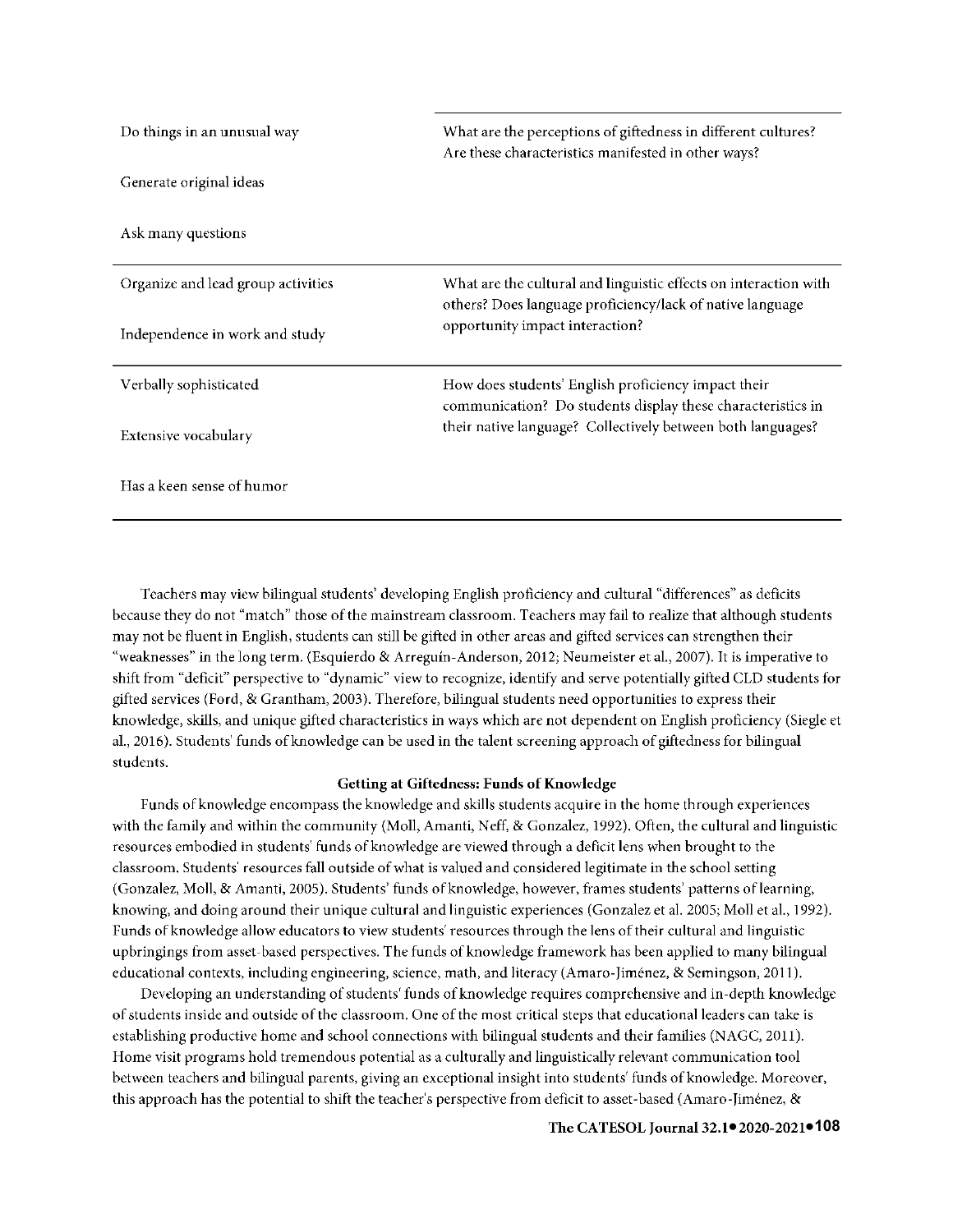Semingson, 2011). Amaro-Jimenez and Semingson (2011) describe home visits as an "ongoing and systematic" process that allows educators to gather valuable information while strengthening the home-school connections.

Home visits are not new to teachers in the U.S. Traditionally home visits have been associated with efforts for (a) encouraging teachers to design their instruction based on the funds of knowledge of their students (Moll et al., 1992), (b) improving student behavior and academic achievement (Wright et al., 2018; Stetson et al., 2012), (c) increasing parent involvement (Manz, 2012; Stetson et al., 2012;Whyte & Karabon, 2016), (d) recruiting athletics for sports (Dumond et al., 2018), and (e) providing an early intervention in early childhood education (Manz, 2012). For example, Head Start programs have been using home visits as a positive tool to identify early interventions that students might need in preschool (Manz, 2012). Moll and Gonzalez (1994) worked with Arizona teachers to implement teacher home visits to better understand the whole child in terms of what type of knowledge exists in their home environment and then incorporated this knowledge into their literacy instruction (Moll et al., 1992; Moll & Gonzalez, 1994). Wright et al. (2018) investigated the impact of home visits on student outcomes and reported that home visits increase positive behaviors, improve academic achievements, and positively impact student motivation in addition to increasing parent involvement (Wright et al., 2018).

## **Home Visits as a Culturally Relevant Talent Screening Tool**

Home visits have several advantages over traditional gifted identification tools. First, unlike other identification tools, home visits are primary sources of students' lives, experiences, and cultural, linguistic and cognitive resources (Lin & Bates, 2010; Moll et al., 1992; Whyte, & Karabon, 2016). Second, these non-academic settings allow educators to shift from being a teacher to a learner (Lin & Bates, 2010; Reyes et al., 2016). Lastly, home visits have a demonstrated impact on student and parent attitudes toward school and teachers as well as on an improved homeschool connection (Boske & Benavente-McEnery, 2010; Peralta-Nash, 2003).

Home visits are a powerful tool to access bilingual students' cognitive, linguistic and cultural resources available in the home (Moll, Amanti, Neff, & Gonzalez, I 992; Reyes, Da Silva Iddings, & Feller, 2016). It allows teachers to understand how families use their knowledge to deal with everyday situations (e.g., problem-solving skills) and to understand the nature of the social connection and networks within the family. Therefore, as a talent screening tool, home visits provide opportunities to observe and learn about bilingual students' problem-solving skills, communicative language skills, literacy skills, and contributions to the family's daily life. Further, teachers can observe social interactions that are often difficult for the students to demonstrate in the classroom due to their emergent bilingual skills. Home visits are an opportunity to find out different types of intelligence (e.g., musical, bodily-kinesthetic, spatial, linguistic, and leadership) and to discover the potential not demonstrated and acknowledged at school. Observing the cognitive, linguistic and cultural resources of students leads to designing learning experiences that connect the two worlds of a bilingual students. Accessing students' funds of knowledge through home visits also supports teacher in the building of more inclusive classrooms in which bilingual students' cultural, linguistic and cognitive resources are integrated into the classroom and instruction (Moll, Amanti, Neff, & Gonzalez, 1992; Whyte & Karabon, 2016).

For successful home visits, the teachers' role needs to shift from being an authoritative teacher figure to a learner. Research indicates that when teachers enter the family's home as authoritative figure to share school agenda ( e.g., grades) they may have difficulties recognizing the funds of knowledge that exist in home (Whyte & Karabon, 2016). Horne visits promote teachers entering students' houses as a teacher-researcher to learn, not to teach. They increase a teacher's desire to learn and connect with students and their families as they enable educators to learn information about the student that cannot be gathered through traditional communication (i.e., family dynamics, how knowledge is constructed, type of support available at home). They also help teachers to connect with their students and families, strengthen bonds between them, and develop a sense of empathy for the bilingual students as they work together to identify the gifts and talents. Horne visits also provide teachers the space to reflect on their biases and confront on their deficit perspectives towards students' abilities and interest (Amaro-Jimenez, & Semingson, 2011, Moll et al., 1992; Stetson et al., Reyes, Da Silva Iddings, & Feller, 2016; Whyte & Karabon, 2016).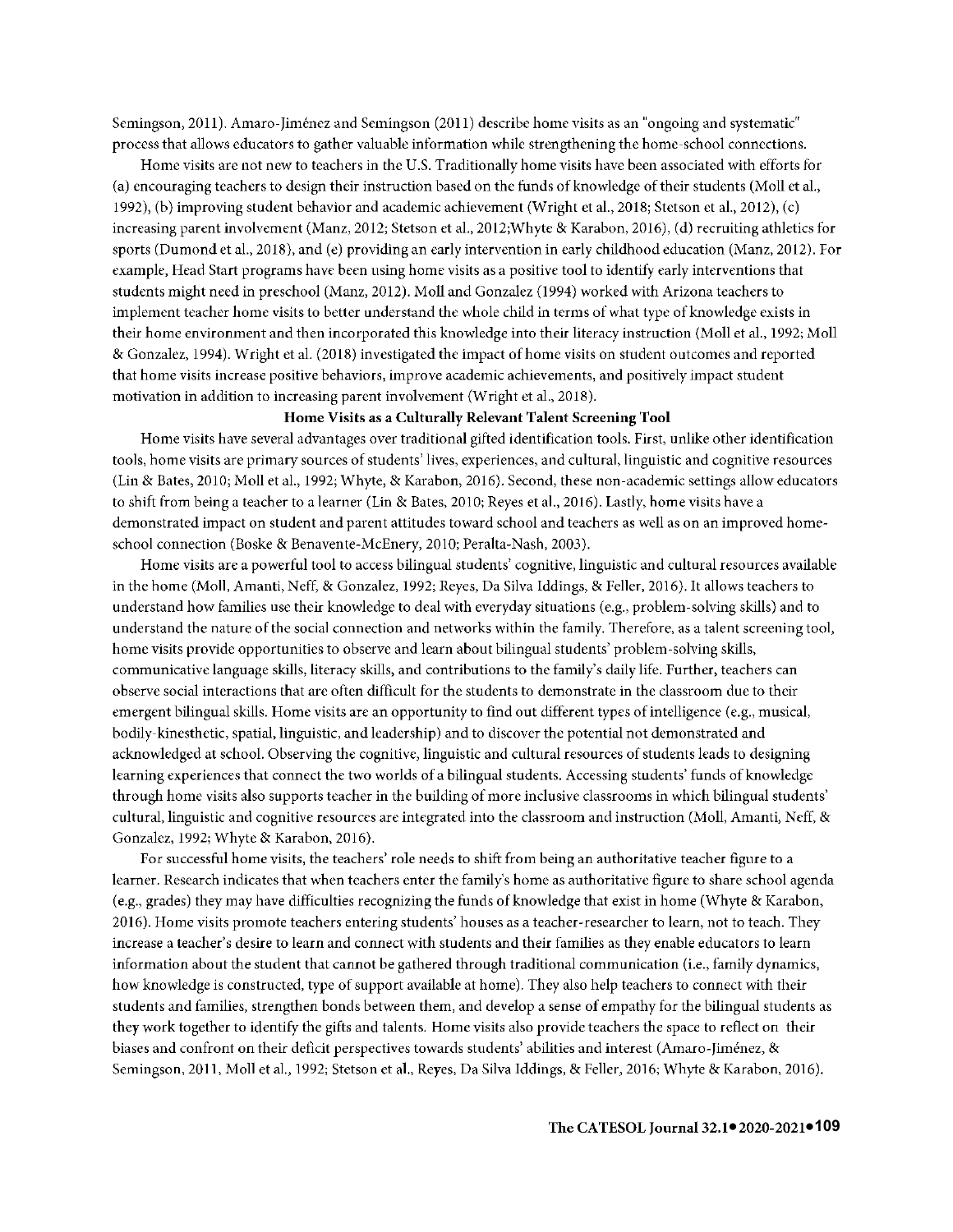As educators shift from being a teacher to a learner, they have opportunities to access another source of information about the student beyond standardized test scores and classroom performance. This provides educators the opportunity to realize the gifts and talents of a whole child within his/her surroundings. Additionally, such visits increase teachers' awareness of interest, values, and needs that may not be recognized in the classroom and which can lead to increases in bilingual students being referred to gifted and talented education services (Meyer et al., 2011).

Home visits are a powerful tool to strengthen the home-school connection (Moll et al.,1992; Stetson et al., 2012). Further, the idea of home visits aligns with the NAGC (2005) standards, suggesting that educators collaborate with families from diverse backgrounds in accessing resources to develop their child's talents. Hence, as a talent screening tool, home visits allow teachers to collaborate with families in accessing resources to identify their child' talents, positively influence bilingual parents' perception of giftedness, increase opportunities for parent awareness about gifted education services, and lastly increase parent advocacy. (Lin & Bates, 2010; Meyer et al., 2011).

# **Getting at Giftedness: Putting Home Visits into Practice**

Even though home visits offer a promising practice to bring students' background knowledge and experiences into the school curriculum, educators need to have clear guidelines to conduct those visits (Spies, Morgan, & Matsuura, 2014), To address this point, before schools begin making home visits, they must have: (a) a school-wide vision for the role of home visits in talent screening for bilingual students; (b) clearly delineated procedures for conducting home visits; (c) professional development for teachers; and (d) home visit follow up.

To begin, establishing a vision for alternative talent screening approaches through home visits is essential. School should set a protocol for talent screening. Prior to conducting home visits, school-wide procedures need to be established. These include the selection of students, communication with parents regarding home visits, and expectations during and following the home visit. After establishing a school-wide vision for talent screening via home visits, the school can move to provide school-wide professional development. Teachers must not only be able to identify the characteristics of giftedness but understand how these characteristics manifest themselves across cultural and linguistic diversity. Professional development should also include a deep understanding of the role of funds of knowledge in demonstrating students' patterns of learning and knowing. After the professional development of all educators, teachers have a thorough understanding of the implications of the identification of giftedness in bilingual students. Table 2 summarizes some of the necessary steps to consider in preparing teachers and establishing a vision and procedures for home visits.

**Table2 Establishing a Vision and Procedures for Home Visits** 

| School-wide Professional Development                                                                          |  |
|---------------------------------------------------------------------------------------------------------------|--|
| Characteristics of giftedness                                                                                 |  |
| Role of culture and language in characteristics of giftedness                                                 |  |
| Funds of knowledge                                                                                            |  |
| Role of home visits                                                                                           |  |
| Establish a School-Wide Vision for Talent Screening Via Home Visits                                           |  |
| Engage stakeholders in vision setting for talent screening via home visits                                    |  |
| Set norms for talent screening                                                                                |  |
| Collaborate with art, music, physical education, science, and math teachers to create activities and learning |  |
| experiences independent of English language proficiency.                                                      |  |
| <b>Establish Procedures for Home Visit</b>                                                                    |  |
| Survey teachers to nominate possible students to be visited                                                   |  |

Determine members of the home visit team

Send requests to parents about visiting their homes; notify them of the purpose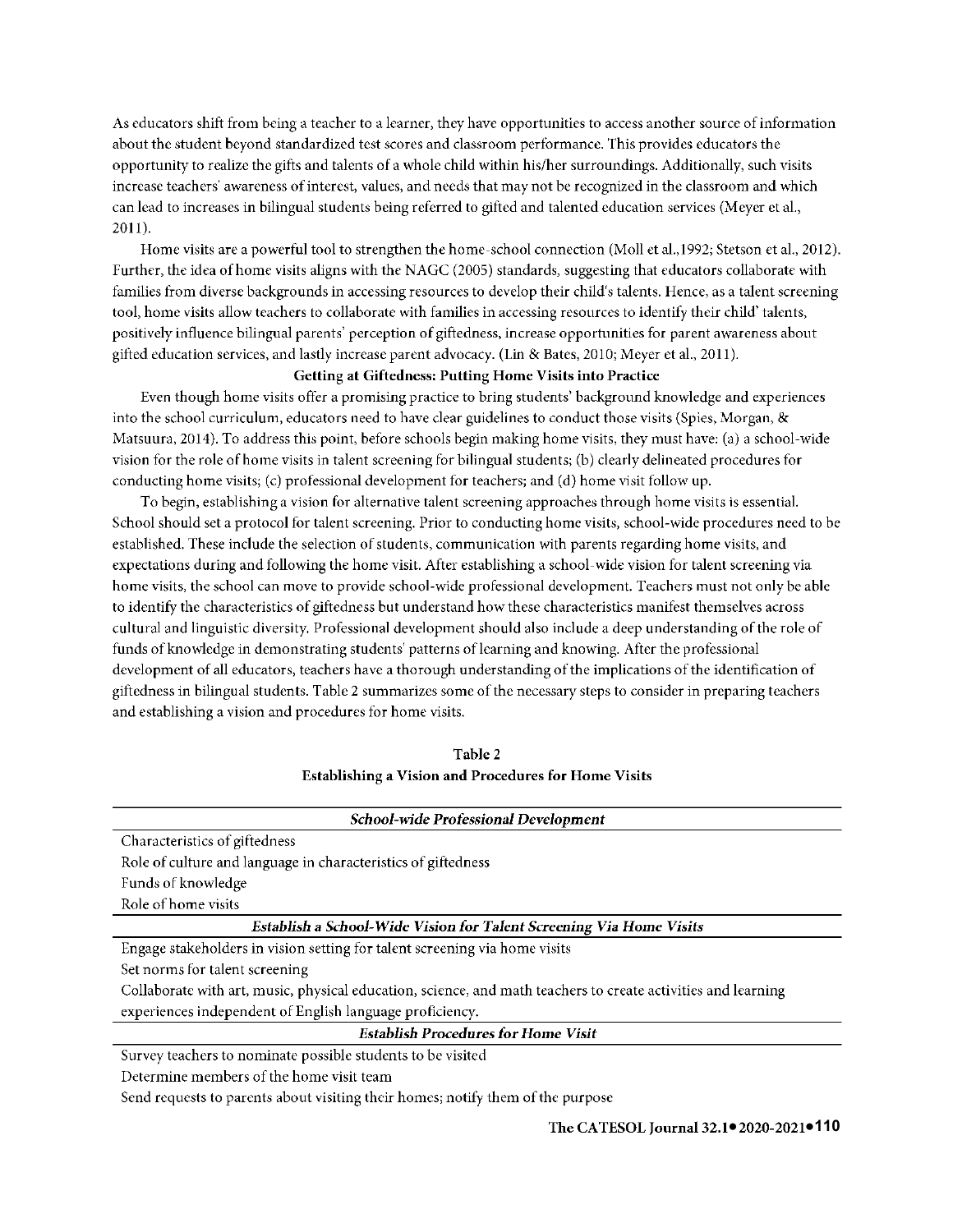Secure an interpreter (if needed) Schedule a visit Research family culture

At the beginning of a home visit, teachers should clearly explain the purpose of the visit and reassure parents that the focus of the visit is only their student (Byrd, 2012). After a warm introduction and purpose of visits explained, teachers should explain giftedness to parents and what **it** means to be gifted. Specifically, they should explain that giftedness manifests in different ways that cannot always be measured through traditional paper-pencil assessments. Teachers should inform parents that they have a series of questions they would like to ask to parents to understand how their child thinks, problem solves, creates, etc. Then, begin asking about family dynamics, discuss students' interest, hobbies, and strengths, and ask parents their dreams and aspirations **for** their kids. These questions can include: When your child comes from school what activities would he/she like to do? Are there any *activities or hobbies would you like to share ttritli us? How many* languages *do you speak* at *home? Is there a11y special holiday or traditions you would like to share witli me?? What arc your child's responsibilities at home? How ofte11/lo11g does your child read at home? Does your child like to watch tv? What* are *his/her favorite shows? Are there* any *after school activities such as sport,* music, *or art tliat your child is involved in? What arc your dreams* and *hopes for your child? Do you have any suggestions that will help me to become a better teacher for your child? What else would you like me to know about your child?* Teachers close the home visits restating the purpose of the visits, thanking families for allowing them into their homes, and invite them to be part of the classroom learning community.

During the visit, it is important that visitors are aware of and follow the cultural norms of the household. For example, *what* are *the norms in terms* of *interactions between men and women? What* are *the expectations surrounding the accepting and declining food or drink?* If an interpreter is present, educators should ensure they are knowledgeable of the student and family prior to arriving at the home. Table 3 highlights the recommended format for conducting the home visit.

| Table 3                          |  |
|----------------------------------|--|
| <b>Conducting the Home Visit</b> |  |

| Sample Home Visit Procedure                                                                                 |  |
|-------------------------------------------------------------------------------------------------------------|--|
| $\Box$ Warm introduction                                                                                    |  |
| $\Box$ Inform parent about the purpose of the visits                                                        |  |
| $\Box$ Ask about the family dynamic                                                                         |  |
| $\Box$ Discuss with parents students' interest, hobbies, and strengths                                      |  |
| $\Box$ Discuss with parents their dreams and aspiration for their kids                                      |  |
| $\Box$ Ask parents about students' after school activities                                                  |  |
| $\Box$ Ask the student if they would like to share/demonstrate any of their favorite activities, or hobbies |  |

Upon conclusion of the home visit, teams should come back together to discuss the outcomes and challenges of the home visit program. Each teacher should reflect on the following questions to guide teams in debriefing home visits and to guide their continued professional development. *What did you learn about the student that you* did *not know prior to* a *lwmc visit? How can you use tliis information to reconstruct your instruction to nurture the*  bilingual learners' gifts and talents to support their identification?

During this phase, teams should determine which students are candidates for referral for further gifted evaluations. This is also the time for teams to evaluate the strengths and weaknesses of the home visit process. Teams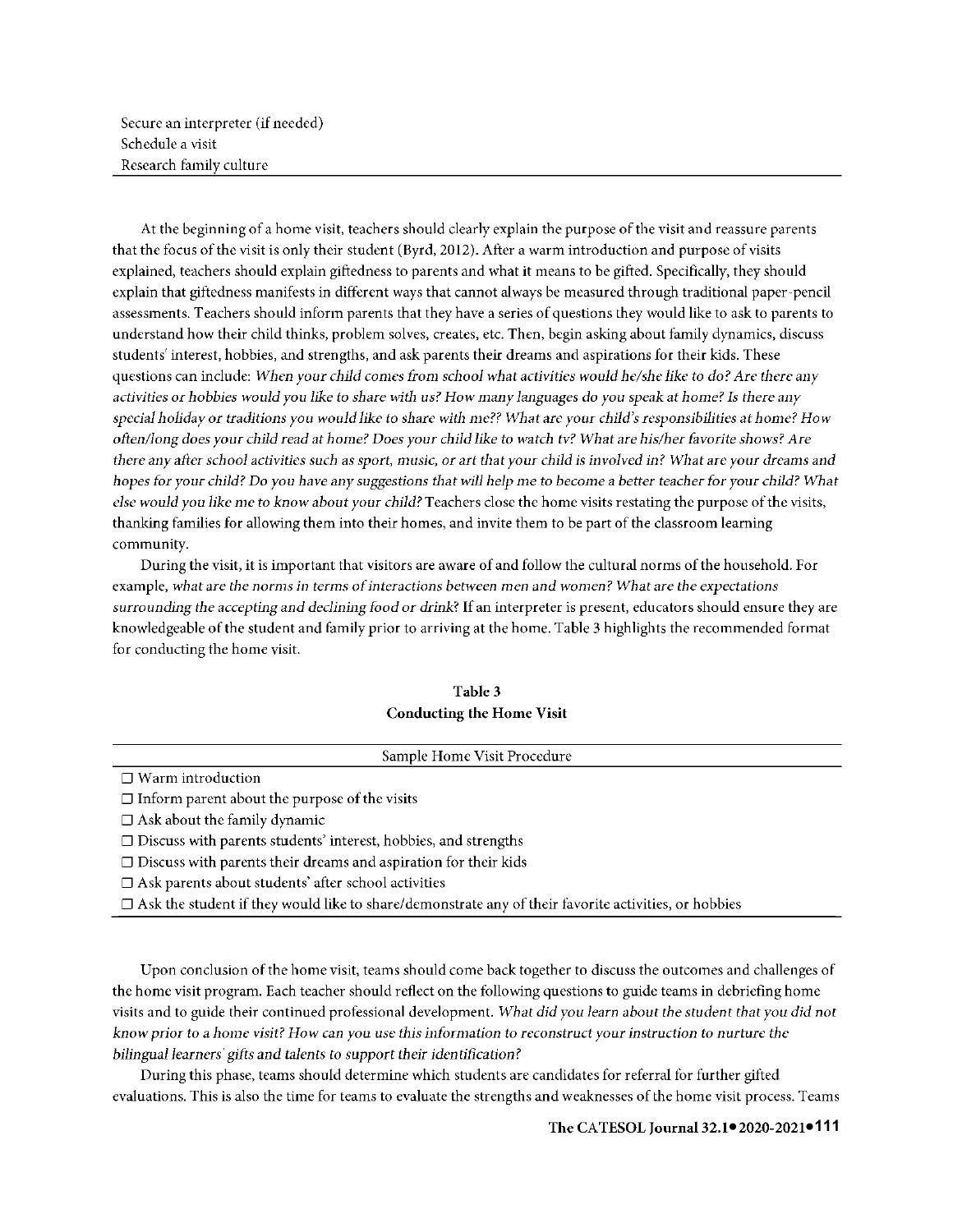consider the need for additional professional development, the effectiveness of protocols in gathering pertinent information, and families and teachers comfort with the process. In order to achieve these outcomes, possible discussion topics may include (a) home visit procedures (e.g., discuss future modifications to home visit process, protocols), (b) what was learned about each student individually (e.g., discuss each student, create a list of potential nominees), (c) outcomes from the home visits (e.g. parent/teacher enjoyment, appreciation), and (d) what topic needs to be addressed future professional development needs.

#### **Conclusions**

Home visits are valuable and have an impact on educators' perspectives while teaching diverse students (Linn, & Bates, 2010). Although there is evidence to support home visits in improving student outcomes (i.e., achievement, behavior, parent involvement), there is no current evidence-base on the benefits of home visits on students who are bilingual and underrepresented in gifted education services. Future research should focus on developing the home visit program specifically for gifted screening purposes. Non-academic and non-traditional communication methods, such as conducting guided home visits, will provide a method to find the hidden gifts and talents of bilingual students. The underrepresentation of students who are bilingual in gifted education is a "tragic waste of human potential: the concerto never was written, the scientific discovery never made, the political solution never found" (Gallagher & Kinney, 1974, p. vii). All teachers, parents, and other stakeholders must provide opportunities for students who are gifted and bilingual to be discovered and their **full** potential to be revealed.

# **Authors**

*Fatmana* Kara *Deniz is* a *Doctoral Student in Special Education at the University of Nevada Las Vegas. Slie is*  interested in working with bilingual students with learning disabilities as well as gifts and talents. Specifically, she *investigates alternative approaches to identify culturally and linguistically diverse students for gifted services.* 

*Tracy* Spies, an *Associate Professor of English Language Learning at the University of Nevada*  Las Vegas, received her Ph.D. from *Texas A&M University in Educational Psychology with an emphasis in Hispanic Bilingual Education. She examines the academic* language *development of bilingual students*  from *both teacher development* and *student intervention perspectives.* 

#### **References**

- Amaro-Jimenez, C., & Semingson, P. (2011 ). Tapping into the funds of knowledge of culturally and linguistically diverse students and families. *NABB news,* 33(5), 5-8.
- Byrd, D. R. (2012). Conducting successful home visits in multicultural communities. *Journal of Curriculum and Instruction, 6(1), 43-54.*
- Boske, C. A., & Benavente-McEnery, L. (2010a). Taking **it** to the streets: A new line of inquiry for school communities. *Journal of School Leadership, 20,* 369.
- Clark, B. (2008). *Growing up gifted* (7h *ed.)* Upper Saddle River, NJ: Pearson Prentice Hall.
- Dumond, J.M., Lynch, A. K., & Platania, J. (2008). An economic model of the college football recruiting process. *Journal of Sports Economics,* 9(1 ), 67-87.
- Elhoweris, Mutua, K., Alsheikh, N., & Holloway, P. (2005). Effect of Children's Ethnicity on Teachers' Referral and Recommendation Decisions in Gifted and Talented Programs. *Remedial and Special Education, 26,* 25-31.
- Esquierdo, J. J., & Arreguin-Anderson, M. (2012). The "invisible" gifted and talented bilingual students: A current report on enrollment in GT programs. *Journal* for *the Education* of *the Gifted,* 35(1), 35-47.
- Every Student Succeeds Act. (2015). *Title VIII, Part A, Section 8101 (27): Definitions,* Public Law 114-95. Retrieved from https:/ /www2.ed.gov/documents/essa-act-of-l 965.pdf
- Ford, D. Y., & Grantham, T. C. (2003). Providing access for culturally diverse gifted students: From deficit to dynamic thinking. *Theory into Practice*, 42, 217-225.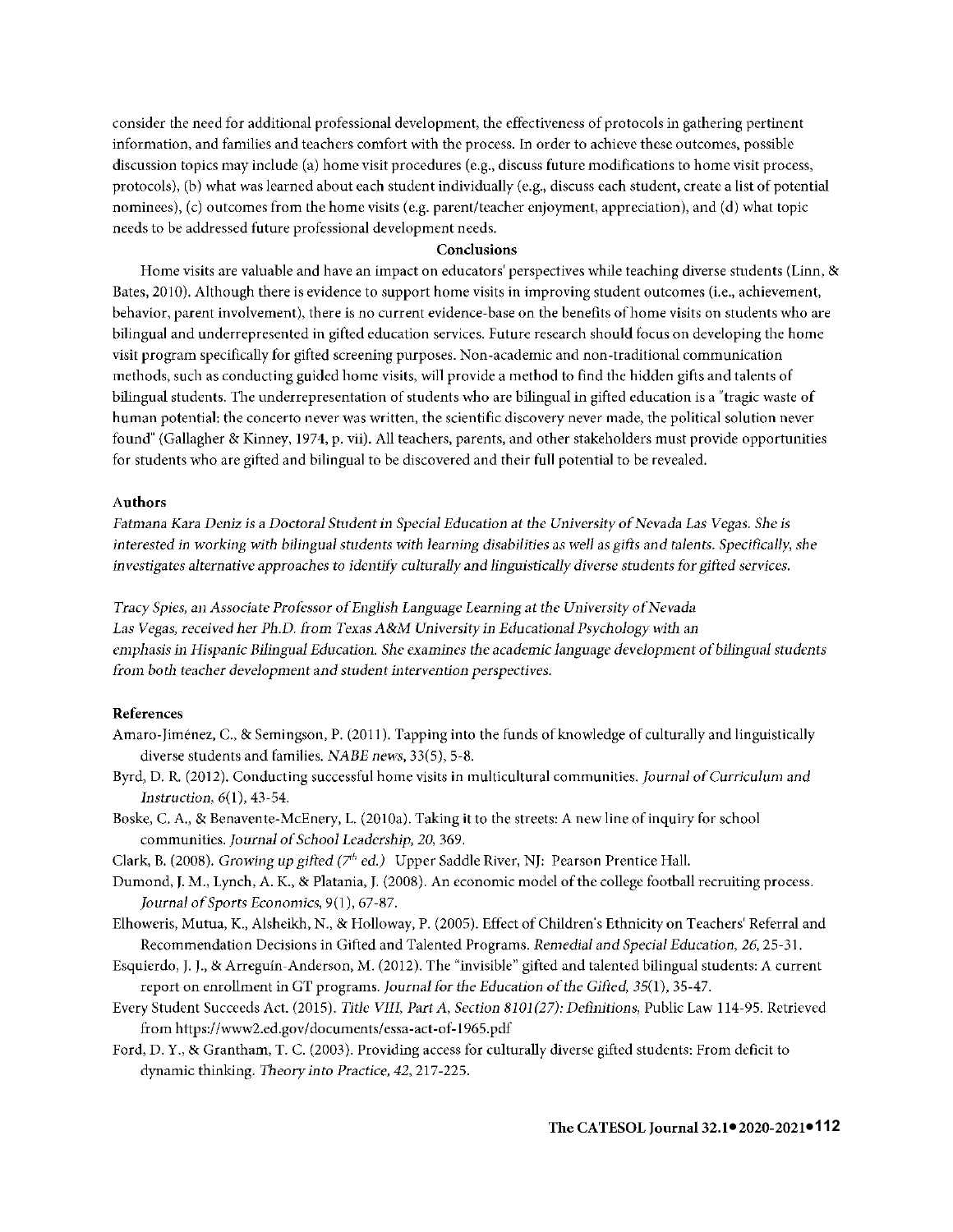- Ford, D. **Y.,** Grantham, T. C., & Whiting, G. W. (2008). Culturally and Linguistically Diverse Students **in** Gifted Education: Recruitment and Retention Issues. *Exceptional Cliildrcn,74,* 289-306.
- Ford, D. Y. (2010). Underrepresentation of Culturally Different Students in Gifted Education: Reflections about Current Problems and Recommendations for the Future. *Gifted Cnild Today, 33(3),* 31-35.
- Gallagher, J. J., & Kinney, L. (1974). Talent delayed-talent denied: The culturally different gifted child. Reston, VA: The Foundation for Exceptional Children.
- Grantham, T. C., Frasier, M. M., & Roberts, A. C. (2005). Parent advocacy for culturally diverse gifted students. *Theory into Practice, 44,* 138-147.
- Gonzalez, N., Moll, L., & Amanti, C. (2005). *Funds ofknowledge: Theorizing practices in households, communities, and classrooms.* Mahwah, N.J.: Lawrence Erlbaum Associates.
- Gubbins, E. J., Siegle, D., Hamilton, R., Peters, P., Carpenter, A. Y., O'Rourke, P., ... Estepar Garcia, W. (2018, June). *Exploratory study on the idmtiflcation ofEnglish learners for gifted and talented programs.* Storrs: University of Connecticut, National Center for Research on Gifted Education.
- Lewis, J. D., DeCamp-Fritson, S., Ramage, J.C., McFarland, M.A., & Archwamety, T. (2007). Selecting for ethnically diverse children who may be gifted using raven's standard progressive matrices and naglieri nonverbal abilities test. *Multicultural Education,* 15(1), 38- 42.
- Lin, M., & Bates, A. B. (2010). Home visits: How do they affect teachers' beliefs about teaching and diversity? *Early Childhood Education Journal, 38,* 179-185. doi: 10.1007/s10643-010-0393-l
- Manz, P. (2012). Home-based head start and family involvement: An exploratory study of the associations among home visiting frequency and family involvement dimensions. *Early Childhood Education Journal, 40,* 231-238. doi:10.1007 /sl 0643-012-0512-2
- McBee, M. T. (2006). A descriptive analysis of referral sources for gifted identification screening by race and socioeconomic status. *Journal of Secondary Gifted Education*, 17, 103-111.
- Meyer, J., Mann, M. M., & Becker, J. (2011 ). A five-year follow-up: Teachers' perceptions of the benefits of home visits for early elementary children. Early *Childhood Education Journal,39,* 191-196.
- Michael-Chadwell, S. (2010). Examining the underrepresentation of underserved students in gifted programs from a transformational leadership vantage point. *Journal* for *the Education of the Gifted, 34,* 99-130.
- Miller, E. M. (2009). The effect of training in gifted education on elementary classroom teachers' theory-based reasoning about the concept of giftedness. Journal *For The Education Of The Gifted, 33,* 65-105.
- Moll, L. C., Amanti, C., Neff, D., & Gonzalez, N. (1992). Funds of knowledge for teaching: Using a qualitative approach to connect homes and classrooms. *Theory into practice,* 31(2), 132-141.
- Moll, L. C., & Gonzalez, N. (1994). Lessons from research with language-minority children. *Journal of Reading Behavior,* 26(4), 439-456.
- Moon, T. R., & Brighton, C. M. (2008). Primary teachers' conceptions of giftedness. *Journal* for *the Education of the Gifted, 31,* 447-480
- Mun, R. U., Langley, S. D., Ware, S., Gubbins, E. J., Siegle, D., Callahan, C. M., ... Hamilton, R. (2016). *Effective practices for identifying and serving Englisli learners in gifted education: A systematic review of the literature.*  Storrs: University of Connecticut, National Center for Research on Gifted Education.
- National Association for Gifted Children. (2011). *Identifying and Serving Culturally* and *Linguistically Diverse*  Gifted Students. Retrieved from http://www.nagc.org/
- National Association for Gifted Children. (2005). *Pre-K to Grade 12 Gifted Programming Standards.* Retrieved from [http://www.nagc.org/](https://www.nagc.org/resources-publications/resources/national-standards-gifted-and-talented-education/pre-k-grade-12)
- National Center for Education Statistics. (2019), Common Core of Data (CCD), *National Elementary* and *Secondary Enrollment Projection Model, 1972 through 2027.* Retrieved from http://nces.ed.gov/programs/coe/indicator\_cge.asp